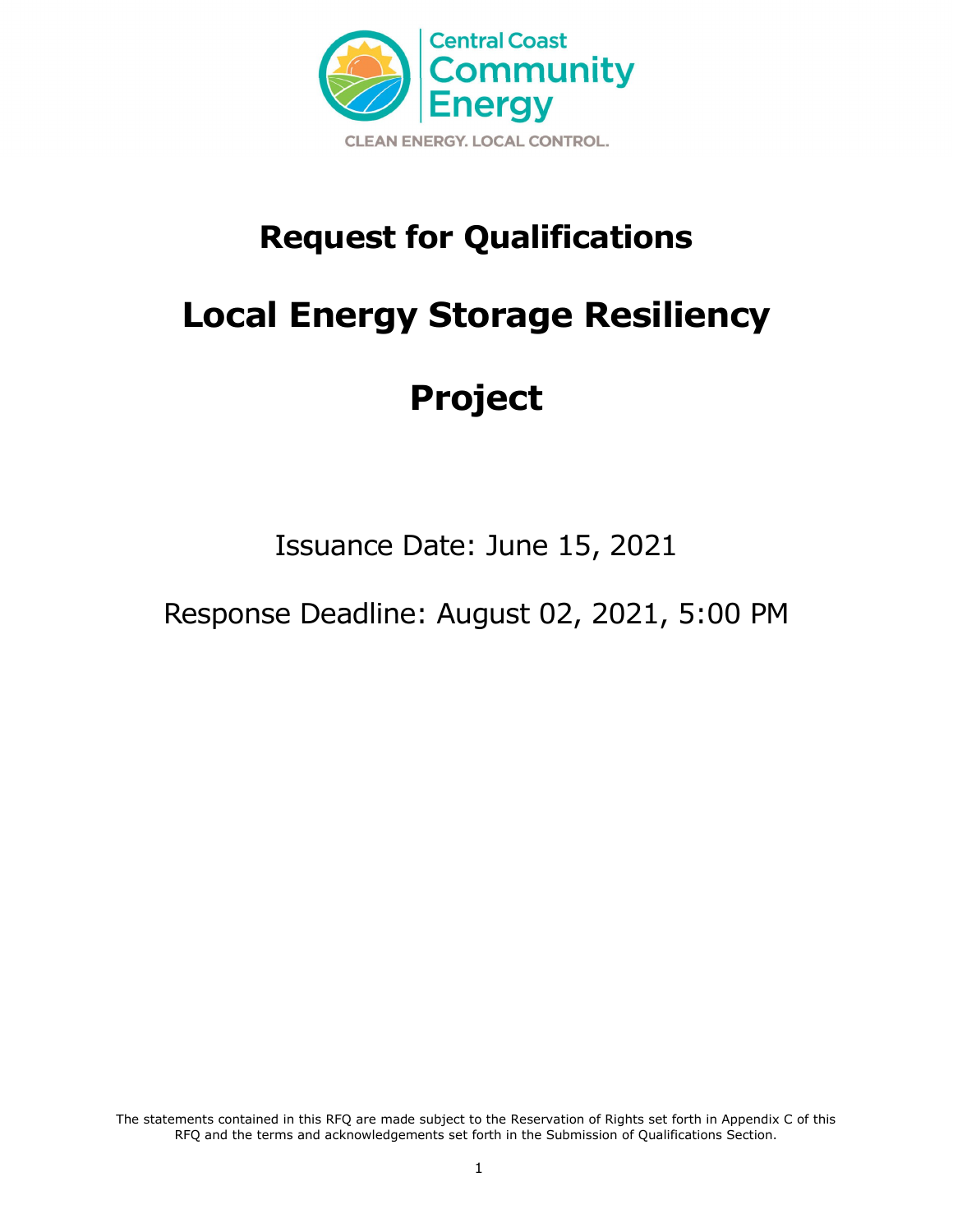## **Contents**

| 1.         |  |  |  |  |  |  |  |
|------------|--|--|--|--|--|--|--|
| 1.1.       |  |  |  |  |  |  |  |
| 1.2.       |  |  |  |  |  |  |  |
| 1.3.       |  |  |  |  |  |  |  |
| 1.4.       |  |  |  |  |  |  |  |
| 1.5.       |  |  |  |  |  |  |  |
| 2.         |  |  |  |  |  |  |  |
| 2.1.       |  |  |  |  |  |  |  |
| 3.         |  |  |  |  |  |  |  |
| 3.1.       |  |  |  |  |  |  |  |
| 4.         |  |  |  |  |  |  |  |
| 4.1.       |  |  |  |  |  |  |  |
| 4.2        |  |  |  |  |  |  |  |
| 5.         |  |  |  |  |  |  |  |
| 6.         |  |  |  |  |  |  |  |
| 6.1.       |  |  |  |  |  |  |  |
| 6.2.       |  |  |  |  |  |  |  |
| 6.3.       |  |  |  |  |  |  |  |
| 1.         |  |  |  |  |  |  |  |
| Appendix A |  |  |  |  |  |  |  |
| Appendix B |  |  |  |  |  |  |  |
| Appendix C |  |  |  |  |  |  |  |

The statements contained in this RFQ are made subject to the Reservation of Rights set forth in Appendix C of this<br>RFQ and the terms and acknowledgements set forth in the Submission of Qualifications Section.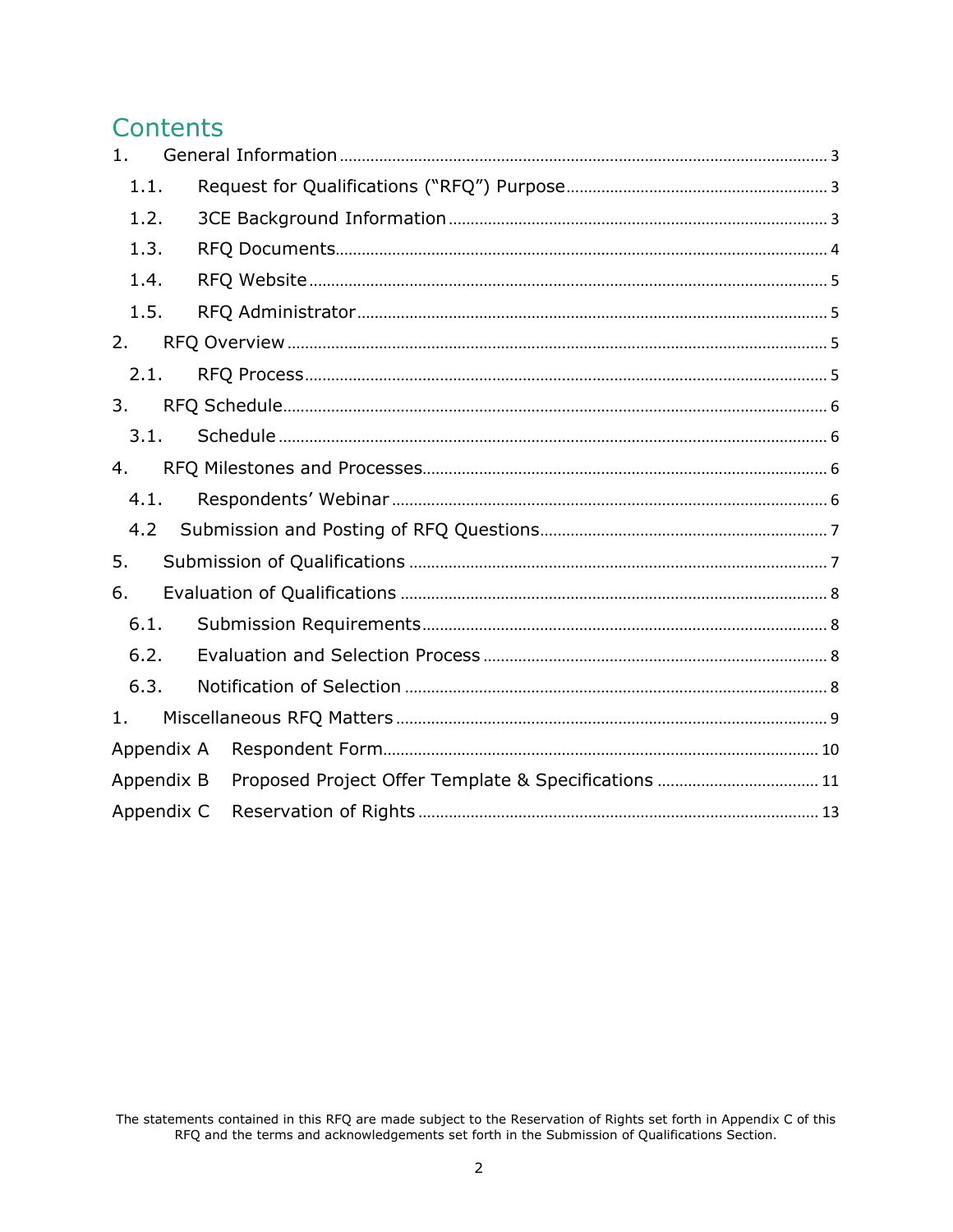## <span id="page-2-1"></span><span id="page-2-0"></span>1. General Information

## 1.1. Request for Qualifications ("RFQ") Purpose

Central Coast Community Energy ("3CE") requests general and technical qualification responses to this Request For Qualifications ("RFQ") from energy storage development companies, consultants and others ("Respondents") that can provide the services that are described in section 2 of this RFQ document ("Services").

The Local Energy Storage Resiliency Project is 3CE's new procurement effort to deploy energy storage projects, sized anywhere between  $1 \text{ MW}$  $1 \text{ MW}$  to 5 MW<sup>1</sup> throughout its service area. Development of Front-of-the Meter ("FoTM"), grid-connected energy storage will provide greater resiliency throughout 3CE's service area and enable 3CE to better manage 3CE's solar & wind generation resources.

3CE intends to select one or more Respondents ("Qualified Energy Storage Developer"). A Qualified Energy Storage Developer will be expected to bring forward Proposed Project Offers for 3CE to review and evaluate. Projects must be located in 3CE's service area.

3CE intends to sign agreements for *accepted* Proposed Project Offers through various commercial structures including, but no limited to, energy storage agreements ("ESA") or build transfer agreements ("BTA").

Each submission must meet the requirements as defined in this RFQ.

### <span id="page-2-2"></span>1.2. 3CE Background Information

Central Coast Community Energy ("3CE") operates a Community Choice Aggregation ("CCA") program under the authority of a joint powers' agency and subject to legislative and regulatory requirements imposed on load serving entities within the state of California. 3CE serves its members within the geographic boundaries of Monterey, Santa Cruz, San Benito, Santa Barbara Counties, and certain cities within San Luis Obispo County.

<span id="page-2-3"></span> $1$  3CE is willing to consider slightly larger projects on a case-by-case basis but will be primarily focused on projects in this size range

The statements contained in this RFQ are made subject to the Reservation of Rights set forth in Appendix C of this RFQ and the terms and acknowledgements set forth in the Submission of Qualifications Section.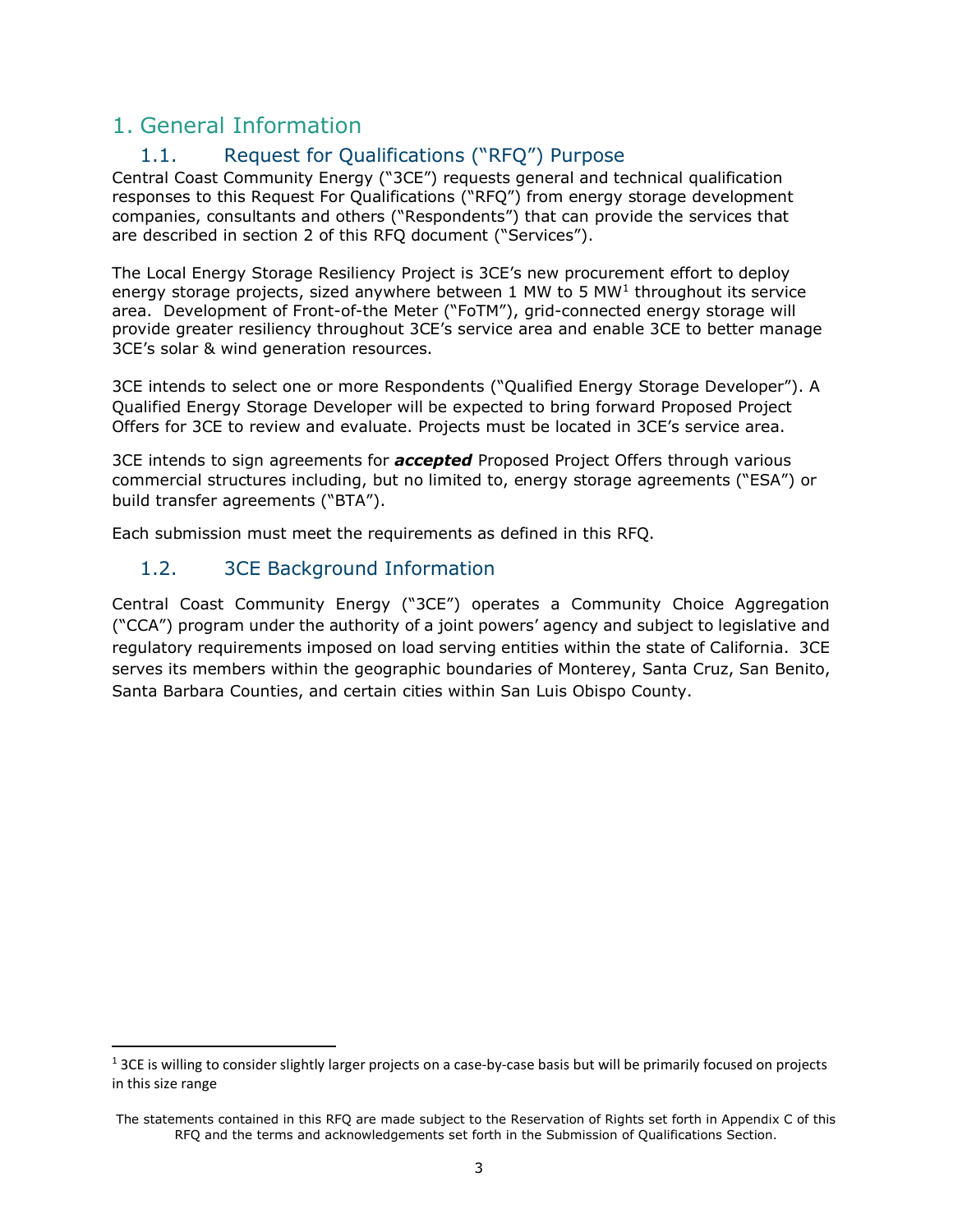3CE's current service area consists of the following local government entities:

| County<br>of Santa<br>Cruz  | County of<br>Monterey       | County of<br>Monterey   | County of<br>San Benito                | City of San<br>Luis Obispo* | County<br>of Santa<br><b>Barbara</b> |
|-----------------------------|-----------------------------|-------------------------|----------------------------------------|-----------------------------|--------------------------------------|
| City of<br>Santa<br>Cruz    | City of<br><b>Salinas</b>   | City of<br>Sand City    | City<br>Hollister                      | City of Morro<br>Bay        | City of<br>Santa<br>Maria            |
| City of<br>Watsonvi<br>lle  | City of<br>Monterey         | City of<br>Soledad      | City of San<br>Juan<br><b>Bautista</b> | City of Paso<br>Robles      | City of<br>Solvang                   |
| City of<br>Capitola         | City of<br>Pacific<br>Grove | City of Greenfield      |                                        | City of Pismo Beach         | City of Goleta                       |
| City of<br>Scotts<br>Valley | City of<br>Carmel           | City of Gonzales        |                                        | City of Grover<br>Beach     | City of<br>Carpinteria               |
|                             | City of<br>Seaside          | City of Del Rey<br>Oaks |                                        | City of Arroyo<br>Grande    | City of<br>Guadalupe                 |
|                             | City of<br>Marina           |                         |                                        |                             | City of Buellton                     |

\*The County of San Luis Obispo is not currently a member of 3CE.

3CE's estimated 2022 retail sales are approximately 5,200 GWh with a peak capacity of 900 MW, distributed 65% non-residential and 35% residential.

### **[3CE](https://3cenergy.org/wp-content/uploads/2020/09/MBCPA_IRP_2020_v1_PUBLIC.pdf) IRP and [Audited Financials](https://3cenergy.org/wp-content/uploads/2020/03/MBCP-2018-19-Audited-Financial-Statements-.pdf)**

### <span id="page-3-0"></span>1.3. RFQ Documents

This RFQ document consists of a main body and three (3) appendices. Among other things, the main body offers general information pertaining to this RFQ, describes the purpose and drivers of this RFQ and provides high-level considerations for Respondents, includes a milestone schedule for this RFQ, sets forth terms governing the preparation and submission and RFQ-related communications with 3CE, and provides a high-level overview of the process for evaluating and selecting Qualified Energy Storage Providers. The three Appendices are as follows:

- Appendix A Respondent Form
- Appendix B Proposed Project Offer Template & Specifications *(Not required for taking part in this RFQ. Provided here to illustrate what a Qualified Energy Storage Developer will be expected to provide to 3CE.)*
- Appendix C Reservation of Rights

Respondents are responsible for familiarizing themselves with and being fully aware of the terms of this RFQ, including the terms of each Appendix.

The statements contained in this RFQ are made subject to the Reservation of Rights set forth in Appendix C of this RFQ and the terms and acknowledgements set forth in the Submission of Qualifications Section.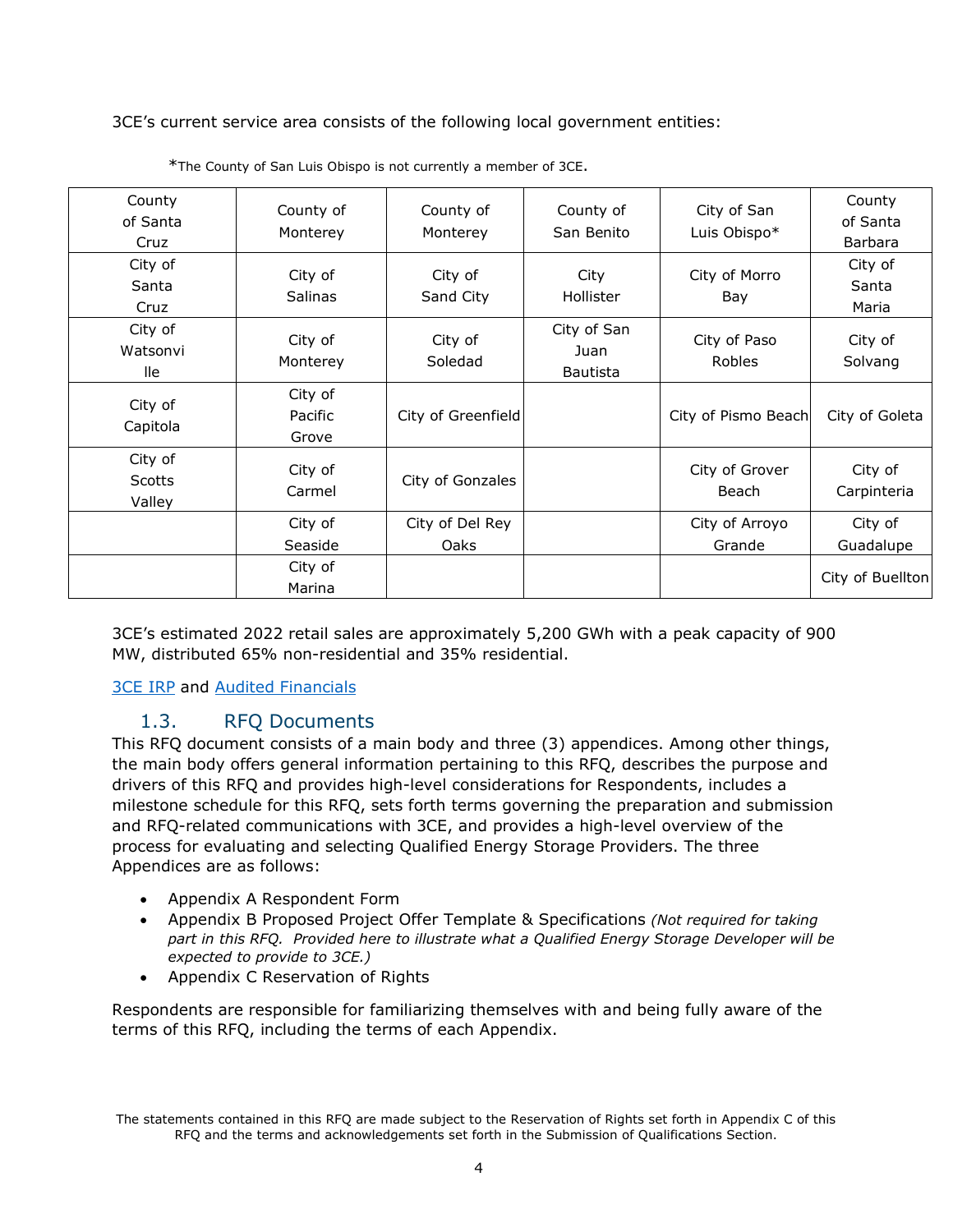### <span id="page-4-0"></span>1.4. RFQ Website

This RFQ and related material and information are posted on 3CE's [website](https://3cenergy.org/current_requests_for/local-energy-storage-resiliency-project/) and available for review. The website will be updated from time-to-time with additional information related to this RFQ. Interested Persons are responsible for monitoring the websites to ensure the timely receipt of information about this RFQ.

### 1.5. RFQ Administrator

<span id="page-4-1"></span>The RFQ Administrator for this RFQ is Jeremy Clark, 3CE's Manager of Energy Trading.

The RFQ Administrator's responsibilities include (i) acting as a liaison between the participants in this RFQ and 3CE on all RFQ-related matters, (ii) ensuring that Respondent questions to 3CE are addressed in an appropriate manner, (iii) receiving, recording and maintaining Respondent submission of qualifications, (iv) and managing other administrative matters relating to this RFQ.

As detailed in Section [6.1](#page-7-1) below, all questions, requests, and other inquiries or communications from or on behalf of Respondents to 3CE about this RFQ must be directed in email to the RFQ Administrator.

### **Email: [PSsolicitations@3CE.org](mailto:PSsolicitations@MBCP.org)**

## <span id="page-4-3"></span><span id="page-4-2"></span>2. RFQ Overview

### 2.1. RFQ Process

Respondents will have their submitted bid packages reviewed and evaluated. 3CE intends to select one or more Qualified Energy Storage Developers.

Qualified Energy Storage Developers will be provided a list of potential sites, based on 3CE's own independent assessment and outreach.

In order for Qualified Energy Storage Developers to maintain their standing, they will be expected to provide one or more Proposed Project Offers every six months.

A Proposed Project Offer will be to provide the following Services:

- Site Selection and/or Assessment of potential location(s) to install a FoTM energy storage system(s), located within the 3CE service area.
- Obtaining legally binding (e.g. deed, lease agreement, lease option agreement) rights to develop acceptable energy storage systems.
- Obtaining requisite permitting and other required compliance obligations allowing for the construction and operation of the energy storage system.
- Performance of detailed system design including battery system sizing, interconnection and protection devices.
- Turnkey installation of a battery energy storage system designed as Frontof-the-Meter grid-connected during blue sky operations ("Blue Sky mode\*") and able to provide backup power to Site Host during grid outage events ("Island mode\*\*").
- Performance of ongoing operation, maintenance andmonitoring of installed system to insure their reliableperformance.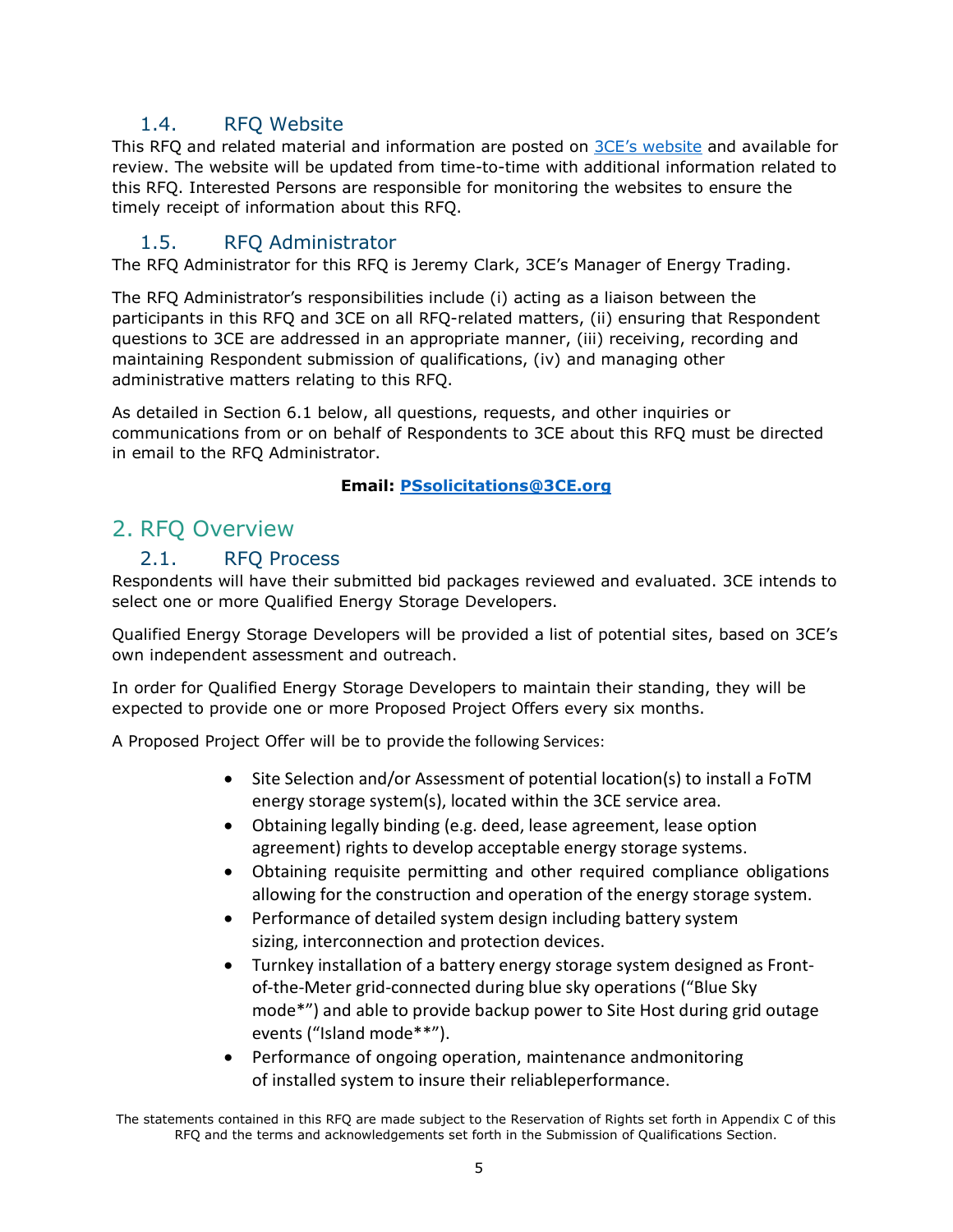• Battery storage may be lithium-ion, advanced lead-acid, flow orother commercially available energy storage technology.

\*Blue Sky mode is when the energy storage project is interconnected to and operating in parallel with the local distribution system (either PG&E or SCE), is not operating in Island Mode, and the local distribution company maintains operational coordination of the delivery of electric service.

\*\*Island mode is when the energy storage project is disconnected from the distribution system (PG&E or SCE) at the interconnection point, and the energy storage project is discharging energy to provide electric service within the clearly defined electrical boundary of the Site Host.

Refer to Appendix B for the required specifications and the Proposed Project Offer template that will be completed by each Qualified Energy Storage Developer for any suitable sites.

## <span id="page-5-1"></span><span id="page-5-0"></span>3. RFQ Schedule

### 3.1. Schedule

The RFQ Schedule below sets out milestone events and dates and is critical for Respondents interested in participating in this RFQ. Notice of any change to the RFQ Schedule will be posted on 3CE's Website: [https://3cenergy.org/current\\_requests\\_for/local-energy-storage](https://3cenergy.org/current_requests_for/local-energy-storage-resiliency-project/)[resiliency-project/](https://3cenergy.org/current_requests_for/local-energy-storage-resiliency-project/)

| <b>Activity</b>                                                                                                  | <b>Scheduled Date</b>     |
|------------------------------------------------------------------------------------------------------------------|---------------------------|
| Issuance of RFQ                                                                                                  | June 15, 2021             |
| Respondents Webinar                                                                                              | July 13, 2021, at 1:00 PM |
| Deadline to submit questions                                                                                     | July 28, 2021, at 5:00 PM |
| <b>Deadline to submit</b>                                                                                        | August 2, 2021 at 5:00 PM |
| Clarification Contact Period (Tentative)                                                                         | August 2021               |
| Notification of selected Qualified Energy Storage<br>Developers, and all non-selected Respondents<br>(Tentative) | September 1, 2021         |

## <span id="page-5-3"></span><span id="page-5-2"></span>4. RFQ Milestones and Processes

### 4.1. Respondents' Webinar

3CE will hold a Respondents' Webinar on date specified in section 3.1. The Respondents' Webinar will give participants an overview and information session regarding this RFQ and related processes and will allow Respondents to ask questions of 3CE directly.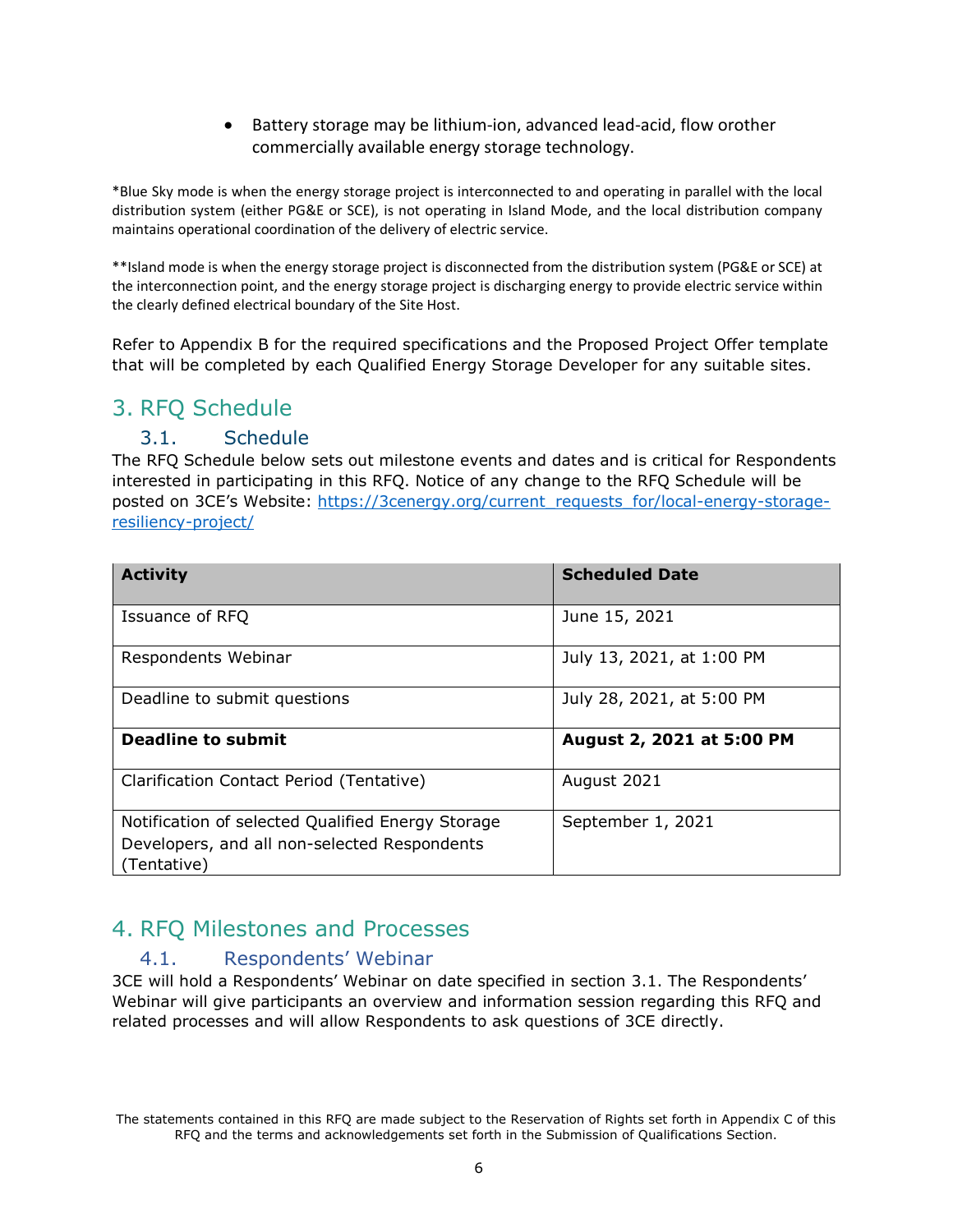### [Join WebEx](https://us02web.zoom.us/j/86053640931?pwd=RnFhSHhzbXc4RjVxdkNNdjB1QmFCZz09) meeting

[https://us02web.zoom.us/j/86053640931?pwd=RnFhSHhzbXc4](https://us02web.zoom.us/j/86053640931?pwd=RnFhSHhzbXc4RjVxdkNNdjB1QmFCZz09) [RjVxdkNNdjB1QmFCZz09](https://us02web.zoom.us/j/86053640931?pwd=RnFhSHhzbXc4RjVxdkNNdjB1QmFCZz09) Passcode: 4%wgS15M#K

Call-in number (optional): 669-900-6833 Webinar ID: 860 5364 0931 Call-in Passcode: 9969907725

3CE will post answers to all questions on 3CE's websites, including those questions submitted but not answered during the Respondents' Webinar. Please refer to Section 4.2 below for additional information concerning questions submitted in connection with this RFQ.

In the event of an inconsistency between the RFQ documents, the Respondents' Webinar presentation, and the responses posted online or provided verbally, the RFQ documents will control.

## 4.2 Submission and Posting of RFQ Questions

<span id="page-6-0"></span>Respondents and other interested Persons are encouraged to submit questions about this RFQ, to the RFQ Administrator (using the contact information provided above in [1.5](#page-4-1)). All questions regarding this RFQ must be submitted by email. Interested Persons are requested to submit questions as promptly as possible to ensure the timely receipt of 3CE's response.

Subject to 3CE's consideration of the confidentiality concerns, 3CE intends to post all questions submitted by Respondents, as well as 3CE's responses to those questions, on 3CE's website. All questions will be posted anonymously, to shield the identity of Respondents who posed the questions. 3CE's objective in posting questions and answers is to afford Respondents equal access to information potentially relevant to their proposals. Respondents are urged to submit RFQ questions to 3CE as early as possible, in consideration of the proposal submission deadlines. 3CE expects to provide answers only to questions posed on or before July 28, 2021, and that are specific to an actual proposal submission issue.

## <span id="page-6-1"></span>5. Submission of Qualifications

The Submission of Qualifications Process requires each Respondent to submit to 3CE a completed Package that includes:

- **Executive Summary** (Narrative that addresses added value to 3CE and its customers, details on background and experience in conducting similar Services, applicable professional references (inclusive of names, telephone numbers, email addresses) from completed energy storage projects, licensing & certifications, resumes of key personnel)
- **[Appendix A](#page-9-0)** (Respondent Form)

Under the current schedule, Respondents must submit a completed Package by 5:00 p.m. on the date specified in section 3.1.

The statements contained in this RFQ are made subject to the Reservation of Rights set forth in Appendix C of this RFQ and the terms and acknowledgements set forth in the Submission of Qualifications Section.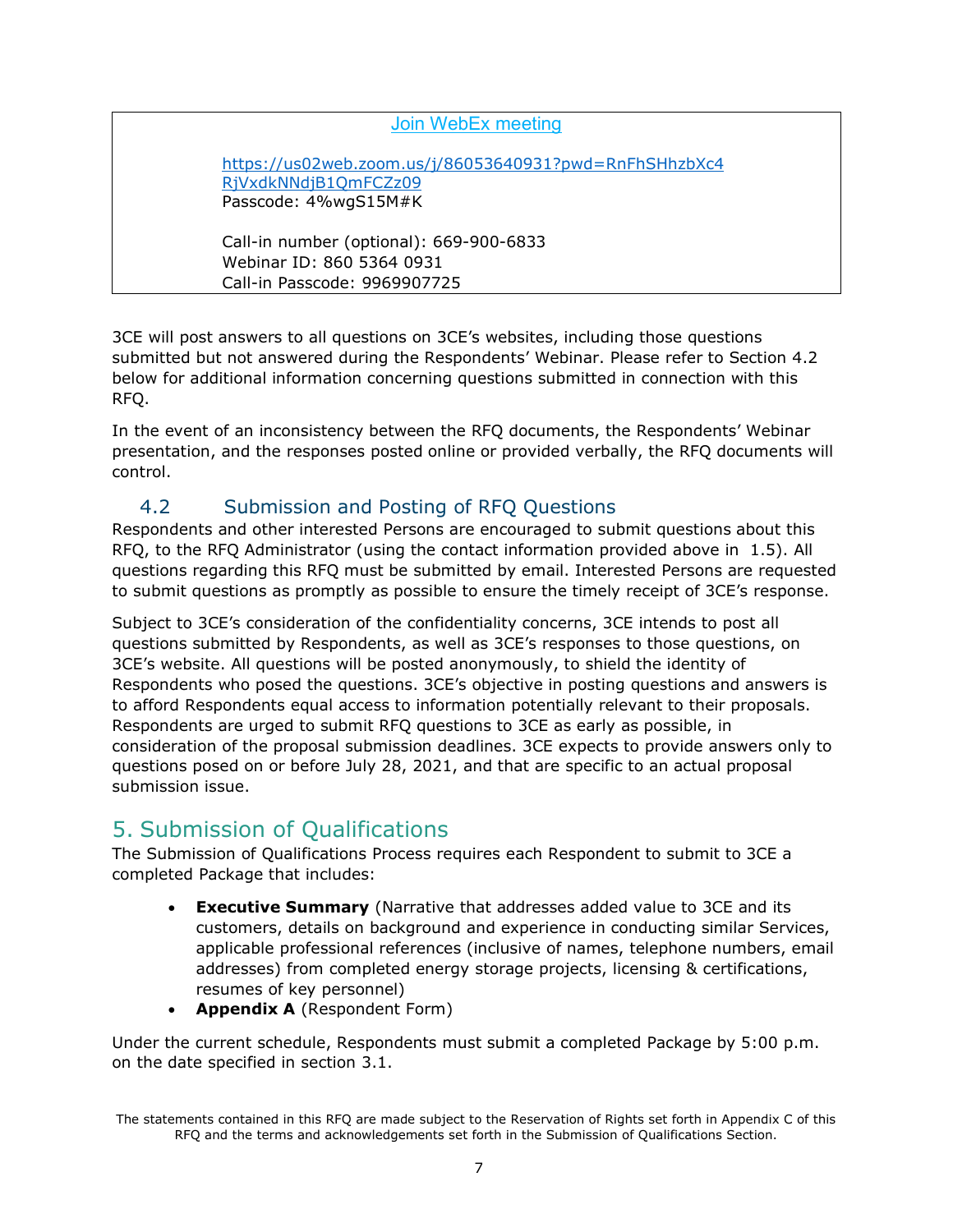Respondent will bear the risk of any failure of Respondent to submit the completed Package by the required deadline as required by this RFQ. If Respondent does not submit all agreements, information, and material as required by this RFQ, it may be considered nonconforming and may be eliminated from consideration. Responsive package submissions are those which are deemed conforming to all requirements listed in this RFQ document.

### **All Packages must be submitted in email form with the appropriate attached documents to the following email address:**

[PSsolicitations@3CE.org](mailto:PSsolicitations@MBCP.org) 

## <span id="page-7-0"></span>6.Evaluation of Qualifications

## 6.1. Submission Requirements

<span id="page-7-1"></span>The following is a list of requirements for Submission of Qualification Packages to be considered compliant and eligible in this RFQ process:

- a) Packages must be received by 5 p.m. PPT (Pacific Prevailing Time) on the deadline to submit proposals specified in section 3.1 and in compliance with Section 5
- b) All portions of packages must be received in the appropriate digital formats pdf for narrative documents and Excel spreadsheets for the associated data templates.
- c) All associated data templates must be completed satisfactorily and provided with the package. It is the duty of the Respondent to contact 3CE for clarification regarding completion of Forms. Incomplete templates are grounds for non-consideration.
- d) After receipt of packages, 3CE may contact respondents to request clarification about unclear portions of packages. Respondents will have 5 days to respond back to 3CE or the package will be removed from consideration.

### 6.2. Evaluation and Selection Process

<span id="page-7-2"></span>The evaluation will consider the following:

- Completeness of response submission
- Experience and Qualification Evaluation of the qualifications, expertise, and overall experience of the Respondent as well as that of the personnel specifically assigned to perform the activities described.
- Quality and depth of references.
- Any other criteria 3CE deems relevant.

Respondent(s) selection will be based on, in 3CE's sole discretion, what is in the best interest of 3CE, its Members, and its constituents based on the Respondents' demonstrated competence and qualifications, experience, capacity, and other qualitative and quantitative factors 3CE deems relevant.

### 6.3. Notification of Selection

<span id="page-7-3"></span>3CE will notify all Respondents, selected and non-selected, by the date indicated in Section 3.1. Selected Qualified Energy Storage Developers will be expected to sign non-disclosure agreements (NDAs) to signify their willingness to partner with 3CE and to receive the list of potential sites.

The statements contained in this RFQ are made subject to the Reservation of Rights set forth in Appendix C of this RFQ and the terms and acknowledgements set forth in the Submission of Qualifications Section.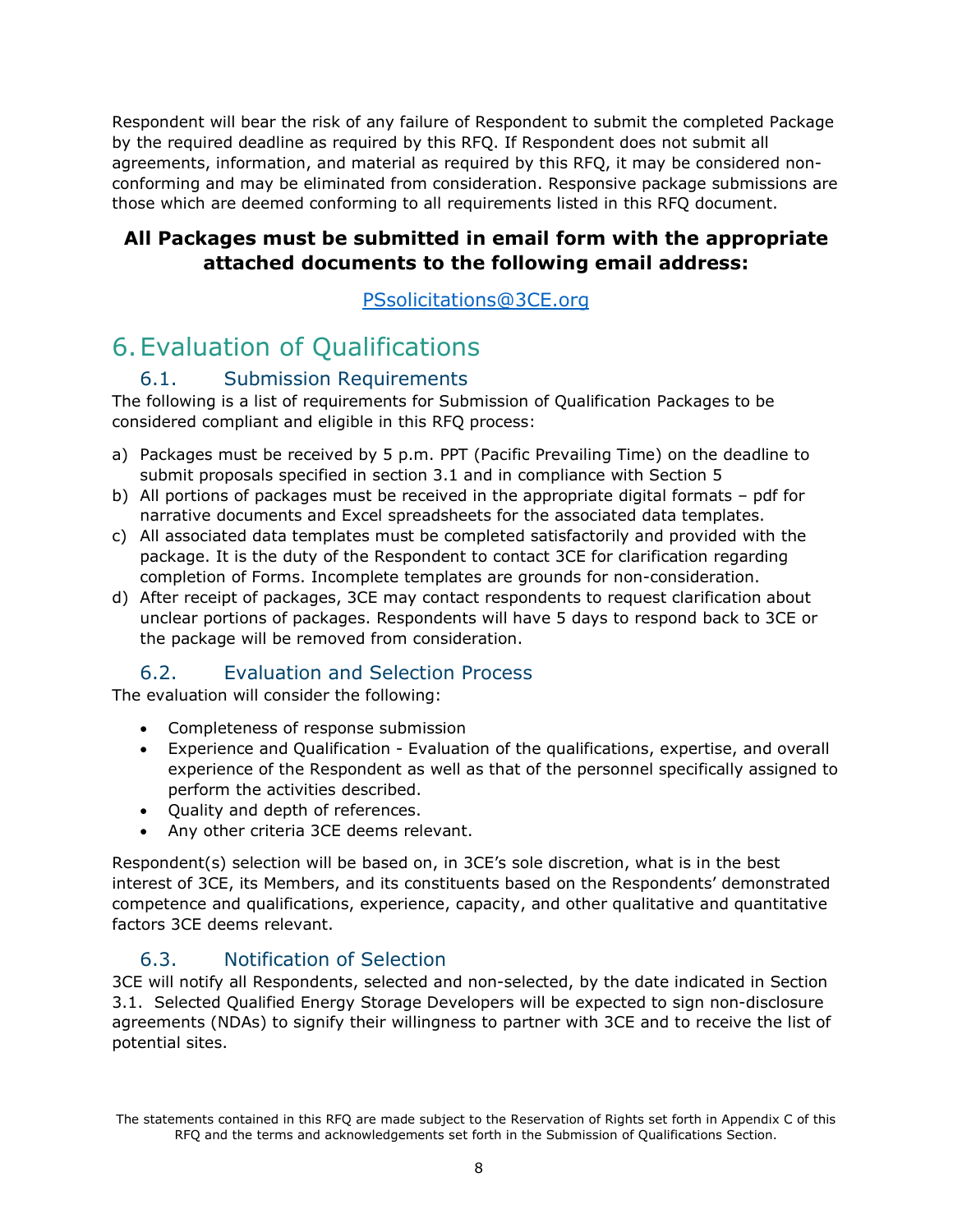## <span id="page-8-0"></span>1. Miscellaneous RFQ Matters

Without limiting the generality of Appendix C, 3CE reserves the right to withdraw, suspend, cancel, or terminate this RFQ, or to modify any term of this RFQ, including, without limitation, any term concerning the RFQ Schedule (including any date), at any time in its sole discretion. 3CE will endeavor to notify all participants of any such withdrawal, suspension, cancellation, termination, or modification made prior to the Required Submission Time and to post notice of any such action on our website.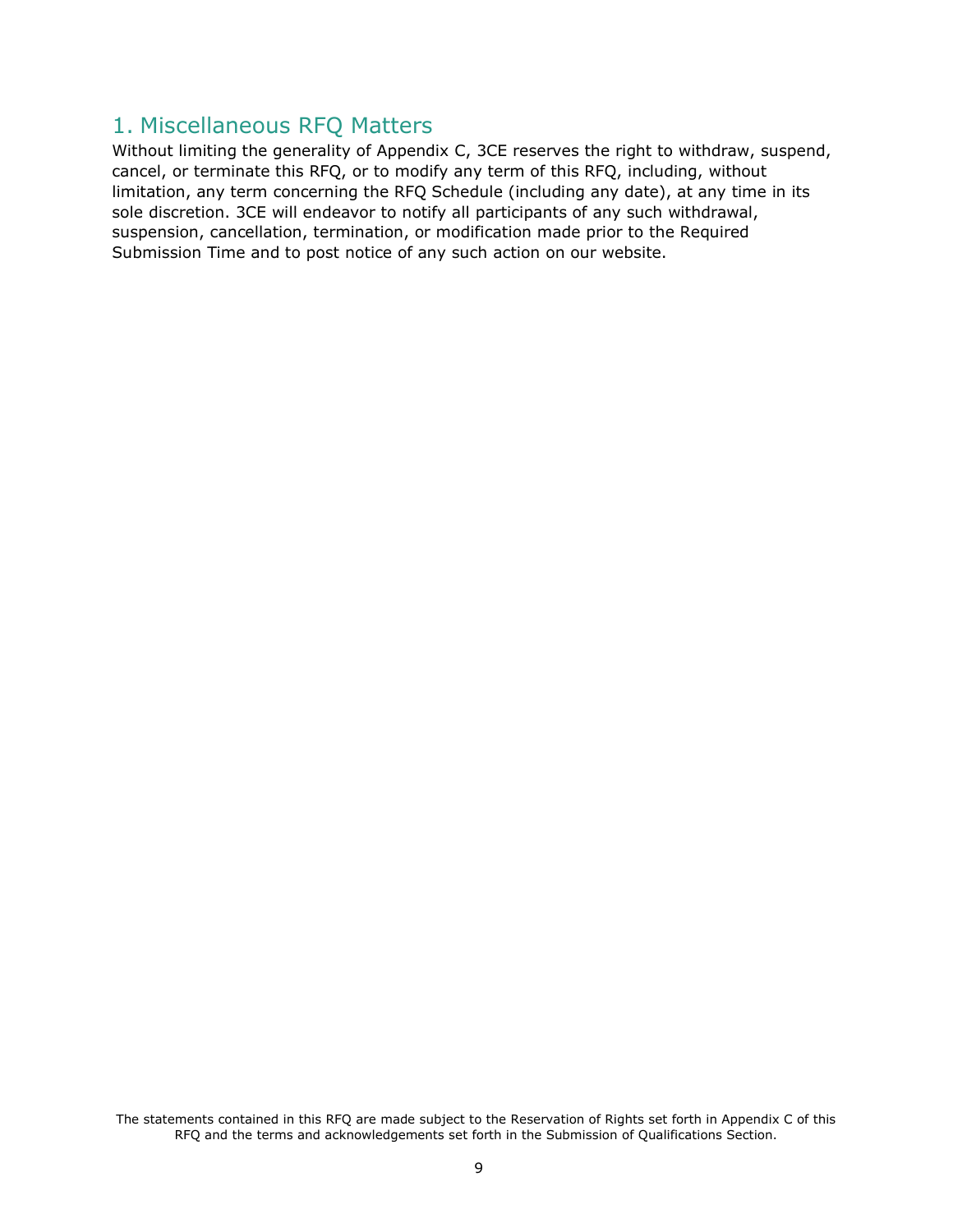## <span id="page-9-0"></span>Appendix A Respondent Form

3CE has posted the RFQ Offer Forms to its Website. If Respondent(s) has any issues accessing the document or questions, please contact the RFQ Administrator.

As part of this RFQ, 3CE has posted a template at the following link: Local Energy Storage Resiliency Project - [3CE \(3cenergy.org\)](https://3cenergy.org/current_requests_for/local-energy-storage-resiliency-project/)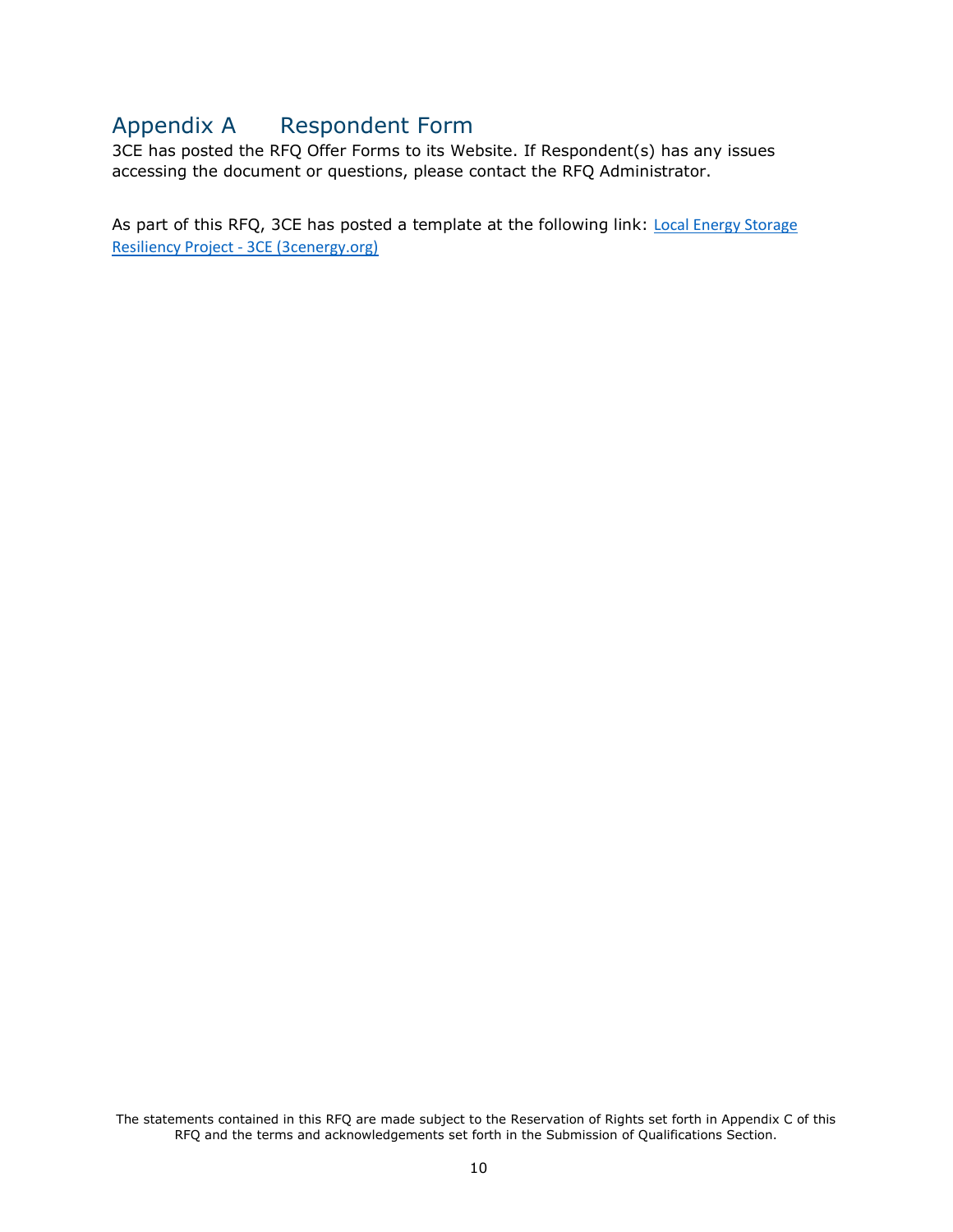## <span id="page-10-0"></span>Appendix B Proposed Project Offer Template & Specifications

*(Not required for taking part in this RFQ. Provided here to illustrate what a Qualified Energy Storage Developer will be expected to provide to 3CE.)*

As part of this RFQ, 3CE has posted a template at the following link: [Local Energy Storage](https://3cenergy.org/current_requests_for/local-energy-storage-resiliency-project/)  Resiliency Project - [3CE \(3cenergy.org\)](https://3cenergy.org/current_requests_for/local-energy-storage-resiliency-project/)

Refer to this detailed list of project information below that should be included in any Proposed Project Offer. It also details the minimum required operating parameters of the energy storage facility.

This is not a comprehensive list of all requirements, but instead is a list of items that the 3CE team will use to evaluate and assess the acceptability of Proposed Project Offers, submitted by Qualified Energy Storage Developer.

### **1. Energy Storage Resource Overview**

- 1.1. Respondent must provide a thorough summary description of the resource, including, but not limited to, the location, site description, technology, water source(s). Anything provided in the summary should not otherwise limit Respondent's response to any of the requirements below.
- 1.2. In detail, please describe Respondents planned interconnection within CAISO markets: Include type of interconnection being pursued and detailed timeline.

### **2. Site Selection**

- 2.1. Site Assessment: Description of selected site
	- 2.1.1. Describe the following: (a) legal description of real property on which the project is or will be located, (b) location's suitability for planned project, (c) land use action plan, (d) any known or anticipated environmental (air quality, threatened/endangered species, vegetation, wildlife) impacts (e) local permitting timeline.
- 2.2. Site Control: Description of planned form of site control
	- 2.2.1. Describe if Respondent plans: (a) to own or has the option to purchase the Site; (b) is the lessee or has the option to lease the Site; or (c) is the holder of an easement or an option for an easement, right-of-way grant, or similar instrument with respect to the Site.

### **3. Transmission/Distribution**

**Interconnection** 

- 3.1. Description of interconnection facilities
	- 3.1.1. If applicable, include information on the interconnection facility may be shared among multiple interconnection agreements, Generating Facilities, off-takers, or co-located resources and the share of the interconnection quantity allocated to this proposal/ offer.
- 3.2. Maximum facility capability as studied in the LGIA (PMAX Value)
	- 3.2.1. Current status of interconnection agreement including status of open modification requests and interconnection agreement amendments.
	- 3.2.2. Status of any required or optional system upgrades (reliability or deliverability related)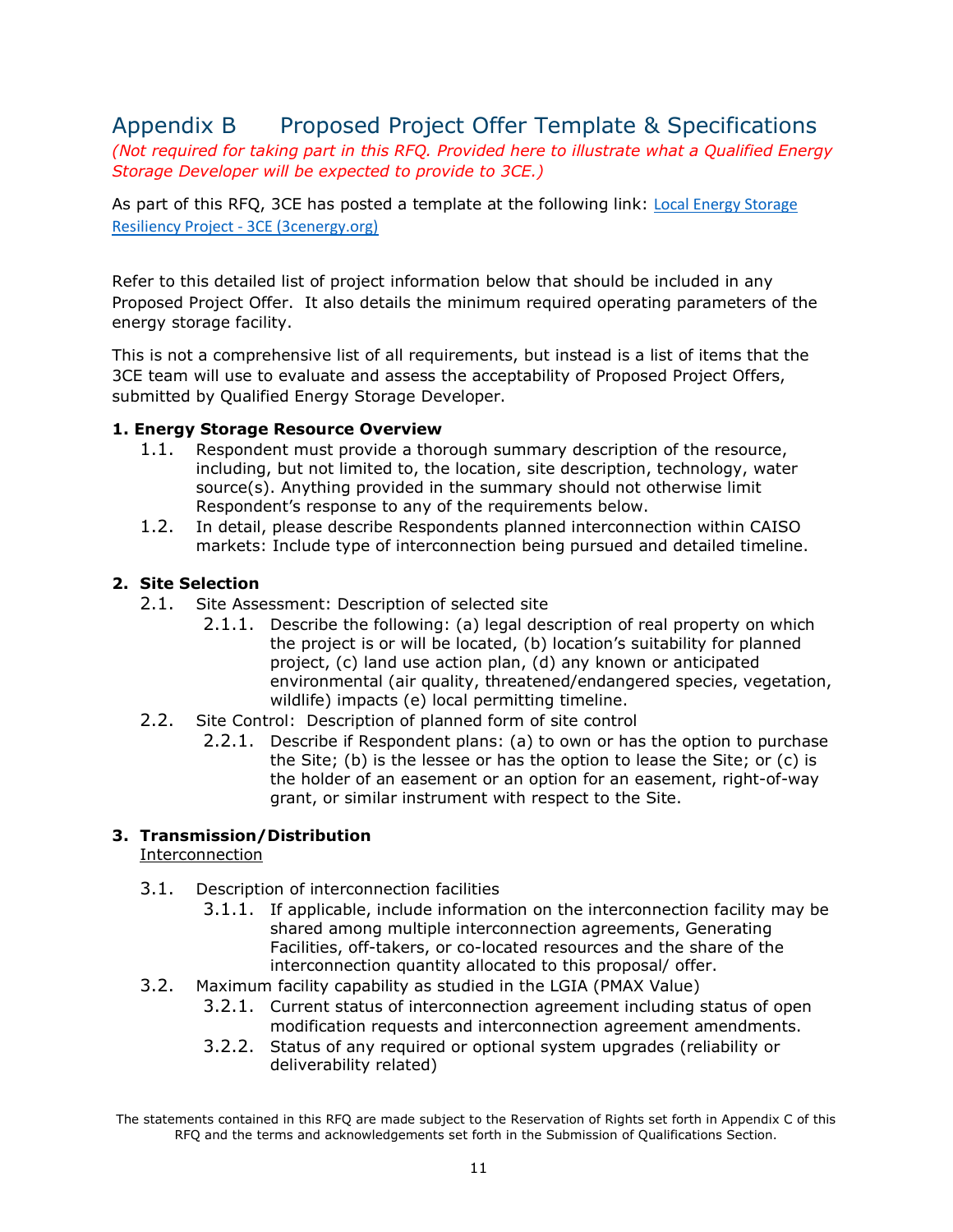- 3.2.3. Project Name and CAISO Queue Position# or WDAT# as applicable
- 3.2.4. Current approved Commercial Operation Date for the project

#### Transmission/Distribution Service

- 3.3. Provide a description and details of any existing transmission or distribution service from the facilities' point of interconnection.
- 3.4. Provide any details that are available about any past system impact studies or facility studies for service that originated or would have originated from the facilities' point of interconnection.
- 3.5. Provide details regarding any CAISO sponsored deliverability studies from the facility.
	- 3.5.1. Include the project's current status in the CAISO Transmission Plan Deliverability process (Seeking, Parked, or Retaining) as well as deliverability status requested and MW# allocated, as applicable or;
	- 3.5.2. If the proposal/ offer represents a portion of a whole Facility, please outline a specific proposal (including MW#s) for division of deliverability, interconnection capacity/ PMAX, and nameplate capacity.
- 3.6. Provide details regarding any pending service requests from the facility.

### **4. Energy Storage operating restrictions shall not be materially more restrictive than as set forth below,**

- 4.1. Front-of-the-Meter (FoTM) interconnection, visible to the CAISO.
- 4.2. Minimum Full Cycles allowed per day: 2 cycles per day for 4-hour battery or 1 cycle for 8-hour battery
	- 4.2.1. One cycle is equal to charging from Minimum State of Charge (SOC) to Maximum SOC AND discharging from Maximum SOC to Minimum SOC.
- 4.3. Partial Cycles allowed per day: Unlimited
- 4.4. Full Cycles allowed per year: 365
- 4.5. Minimum Round trip Efficiency Losses:  $~85\%$ <br>4.6. Annual Average SOC  $~50\%$
- Annual Average SOC ~50%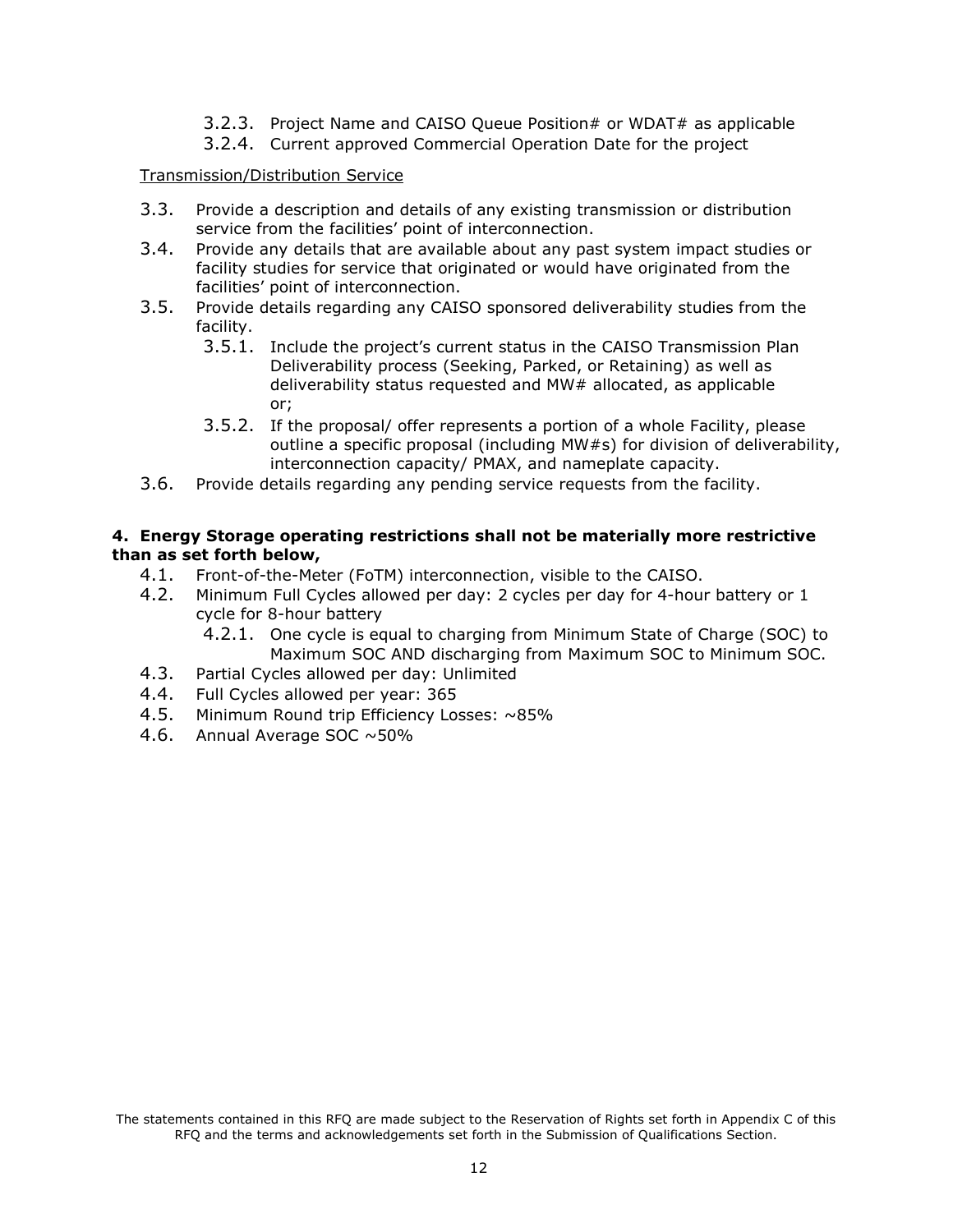## <span id="page-12-0"></span>Appendix C Reservation of Rights

### **1. Reservation of Rights**

Notwithstanding anything to the contrary, 3CE may, and expressly reserve the right to, at any time and from time to time, without prior notice and without assigning or providing any reason therefor:

- cancel, suspend, withdraw or terminate this RFQ (including, without limitation, after the selection under this RFQ of one or more Respondents for a PPA) or cancel or suspend its participation in this RFQ;
- modify this RFQ, including, without limitation, any Appendix to this RFQ, or any of the dates, times or places set forth in the RFQ or related to the RFQ process;
- accept, refuse to accept, consider, not consider, favor, disfavor, recommend, not recommend, pursue or reject any proposal, in its sole and absolute discretion, for any reason;
- without limitation of the generality of any of the other terms herein, reject or eliminate any proposal submitted in response to this RFQ that is incomplete, is nonconforming, or contains irregularities (or waive any irregularity in any proposal), or that it determines was made with the intent to create artificial prices, terms, or conditions or would have that effect;
- carry out negotiations with any, some or all Respondents or other Persons related to this RFQ, and suspend or terminate negotiations with any Respondent or other Person at any time, including, without limitation, as a result of any change in resource needs of 3CE giving rise to this RFQ;
- discuss the terms of any proposal or any other material submitted by Respondent with, and obtain clarification or additional information concerning such proposal or such other material from, Respondent or its directors, officers, employees, agents, representatives, and advisors;
- request from Respondent information not detailed in or required by this RFQ but that may be necessary or relevant to the evaluation of Respondent's proposal(s) and utilize such information as 3CE deems appropriate in connection with such evaluation of this RFQ;
- receive, consider, pursue, or transact on (i) opportunities to acquire other assets or resources offered or that become available outside of the RFQ process as such opportunities arise or (ii) proposals offered in response to this RFQ that are nonconforming or eliminated from consideration in this RFQ;
- invite further proposals in or outside of this RFQ or supplemental submissions of proposals;
- determine which Respondents or entities to allow, or continue to allow, to participate in the RFQ process;
- pursue or transact on proposals offered in response to this RFQ regardless of any rank order established in the RFQ evaluation process to promote diversity of supply in this RFQ, gain experience with different technologies, limit exposure to a counterparty, technology or resource or a particular set of risks, or achieve other commercial goals 3CE deem appropriate;
- sign or not sign PPA(s) with Respondents or other Persons relating to the Transactions solicited by this RFQ;
- subject to the terms of any applicable confidentiality agreement entered into between 3CE and Respondent, retain, archive, or destroy any information or material provided to or for the benefit of 3CE in the Proposal Submission Process; and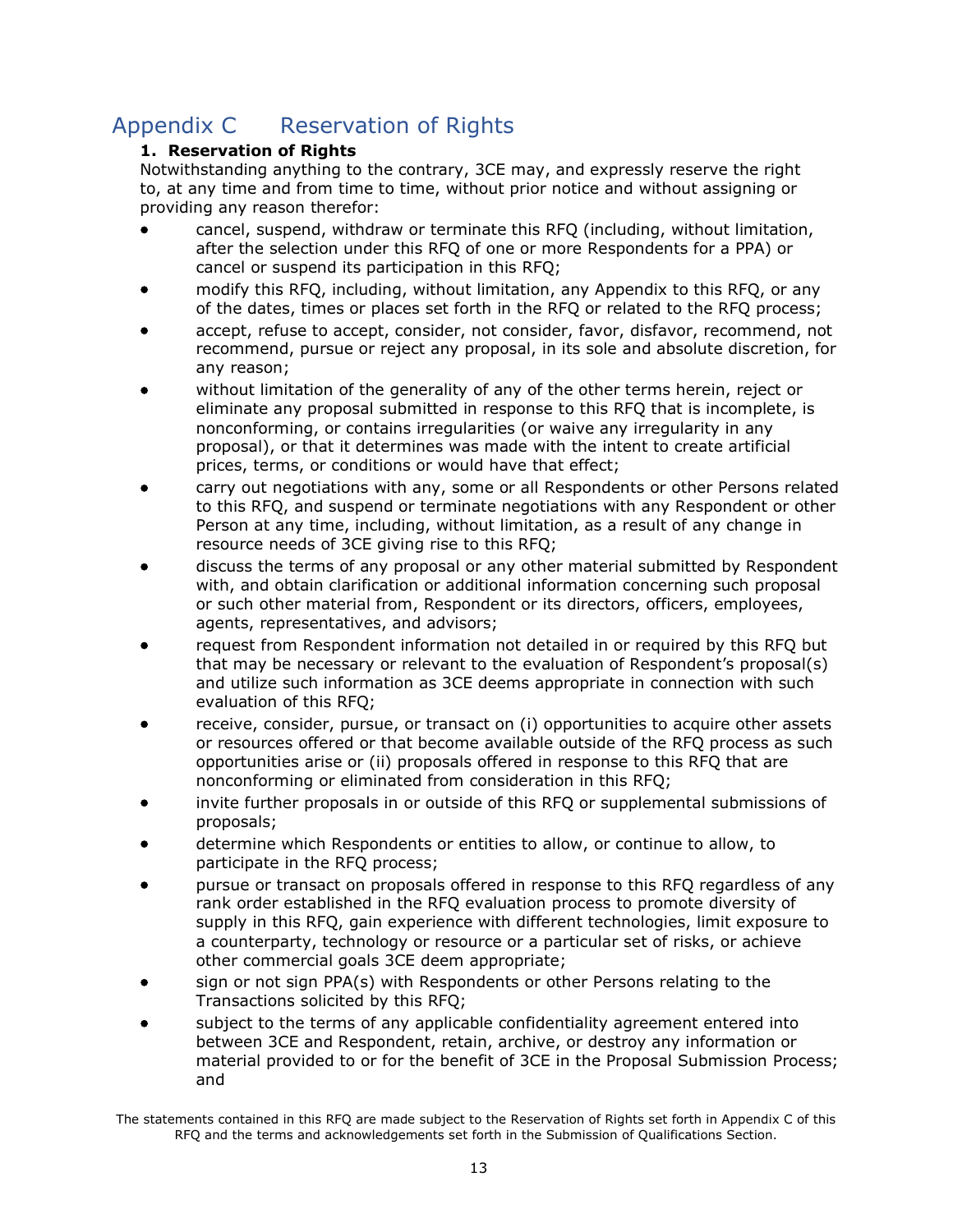take any and all other actions it deems necessary or appropriate, in its sole and absolute discretion, in connection with this RFQ and the RFQ process.

Each of the foregoing rights (including any right listed in a series of rights) may be exercised individually by 3CE or any director, officer, employee, or authorized agent or representative of 3CE or its of their respective parent. The reservation of rights contained herein is in addition to all other rights reserved or granted to 3CE or any of its Affiliates elsewhere in this RFQ or otherwise held by or available to 3CE or any of its Affiliates.

#### **2. No Warranties or Liabilities**

BY PARTICIPATING IN THE RFQ PROCESS, EACH RESPONDENT AGREES THAT, EXCEPT TO THE EXTENT CONTAINED IN A ESA WITH RESPONDENT:

- (A) ALL MATERIAL AND OTHER INFORMATION FURNISHED BY OR ON BEHALF OF 3CE OR ANY OTHER AFFILIATE OF 3CE IN CONNECTION WITH THIS RFQ IS PROVIDED WITHOUT ANY REPRESENTATION OR WARRANTY OF ANY KIND, INCLUDING, WITHOUT LIMITATION, ANY REPRESENTATION OR WARRANTY AS TO THE ACCURACY OR COMPLETENESS OF SUCH INFORMATION, AND
- (B) 3CE, ITS AFFILIATES AND THEIR RESPECTIVE DIRECTORS, OFFICERS, MEMBERS, PARTNERS, EMPLOYEES, AGENTS, REPRESENTATIVES AND ADVISORS SHALL HAVE NO LIABILITY TO ANY RESPONDENT, ANY OF ITS AFFILIATES, OR ANY OF THEIR RESPECTIVE DIRECTORS, OFFICERS, MEMBERS, PARTNERS, EMPLOYEES, AGENTS, REPRESENTATIVES, ADVISORS, LENDERS, OR INVESTORS RELATING TO OR ARISING FROM THE USE OF OR RELIANCE UPON ANY SUCH INFORMATION, ANY ERROR OR OMISSION THEREIN, OR OTHERWISE IN CONNECTION WITH THIS RFQ.

#### **3. Acceptance of Proposals**

Without prejudice to 3CE's rights under the Proposal Submission Agreement or at law or in equity, no proposal submitted by any Respondent shall be deemed accepted by, or otherwise binding upon, 3CE or any of its Affiliates and 3CE, its Affiliates and their respective directors, officers, members, employees, agents and representatives shall have no obligation or liability of any kind with respect to any such proposal or otherwise in connection with this RFQ, unless and until a PPA has been mutually executed and delivered by 3CE or any of its Affiliates and Seller, and then such obligation or liability shall exist only if and to the extent expressly set forth or provided for therein or in another signed, binding written agreement entered into by 3CE or any of its Affiliates and Seller. Notwithstanding anything to the contrary in this RFQ, all proposals delivered to 3CE shall become the sole and exclusive property of 3CE upon receipt, and 3CE shall have all rights and privileges of ownership of such property, subject to any provision of this RFQ relating to confidentiality and any applicable confidentiality or other signed, binding written agreement between 3CE and Respondent or Seller executed in connection with this RFQ process.

#### **4. Respondent Costs and Expenses**

Each Respondent is solely responsible for all costs and expenses it incurs in connection with this RFQ. Through its participation in this RFQ, each Respondent agrees that under no circumstance, including, without limitation, 3CE's withdrawal from or suspension, cancellation, or termination of the RFQ process, will 3CE, any of its Affiliates or any of their respective directors, officers, members, partners, employees, agents, representatives or advisors have any responsibility or liability of any kind to Respondent its Affiliates or any of their respective directors, officers, members, partners, trustees, employees, agents, representatives, advisors or lenders for any cost or expense directly